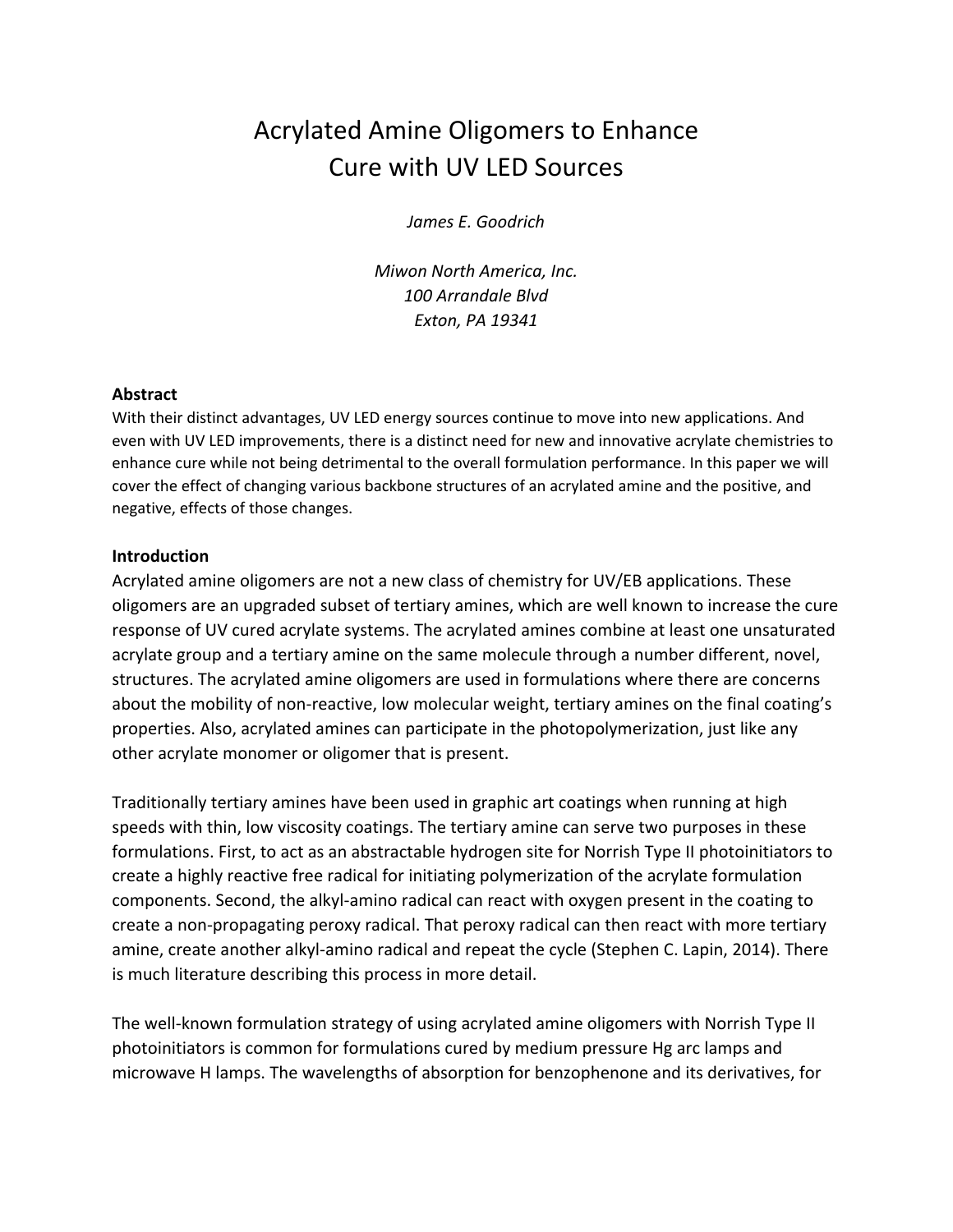instance, match the output wavelength of those UV sources. But, moving to UV LED sources creates an issue with this formulation strategy.



*Figure 1. UV LED and medium pressure Hg arc lamp spectral outputs. Courtesy of Phoseon Technology.*

The blue bars in Figure 1 show the spectral output of a medium pressure Hg arc lamp. Benzophenone, and other Norrish Type II photoinitiators, absorb in the UVB range. But, the UV LED sources currently being used in a wide number of applications have narrow outputs in the UVC range. Usually their outputs are centered on 385, 395, or 405 nm (Phoseon Technology, 2020).

The UV LED manufacturers have done a great job of increasing the peak irradiance and energy density of their lamp systems. This has allowed for their equipment to be used in many applications that were traditionally the realm of Hg arc and H microwave lamps. There is an acknowledged deficiency of the current chemistry to fully cure with UV LED sources at desired line speeds. The focus of this project and resulting paper was to understand and evaluate the use of novel acrylated amine oligomers to address curing deficiencies in UV LED cured systems. Secondarily, the project focused on how acrylate amine oligomers can move beyond graphic art coatings to be useful tools to build UV LED cured industrial coatings with excellent and unchanging performance.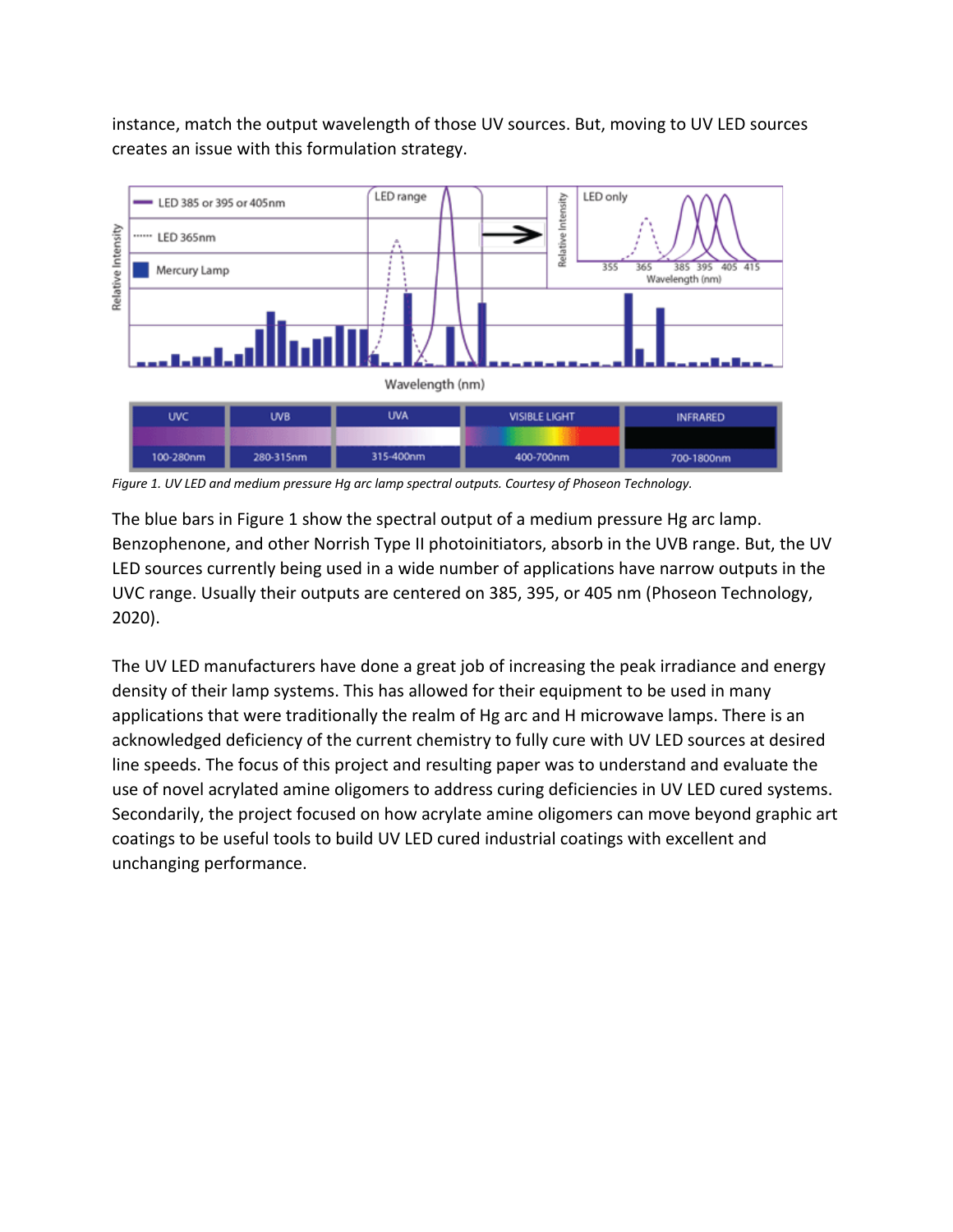#### **Experimental**

To start the project, we looked at the structures of the various commercial acrylated amine oligomers that Miwon produces. In general, you can split these oligomers into two classes. Class 1 uses secondary amines that undergo a Michael reaction with the acrylate group to create molecules with at least one unsaturated acrylate and one tertiary amine. The MW is the MW of the monomer plus that of the secondary amine. These structures will have the lower viscosity of the two classes described here because you are not rapidly building MW and you have a very low polydispersity of the final product. Often, Class 1 acrylated amines will have unreacted acrylate monomer left in the



*Figure 2. General structure of acrylated amine oligomers*

commercial product composition. Class 2 uses a primary amine reacted with multifunctional acrylate monomers to create the acrylated amine oligomer. The final Class 2 product builds MW quickly and the final product is less controlled than that made in Class 1. The reaction tends to create a wider polydispersity and a higher viscosity. Class 2 structures are still very useful, especially when you are trying to create a final product with very high acrylate functionality for a variety of performance reasons.

| Development<br><b>Product</b> | <b>Class</b>   | <b>Monomer</b> | Amine |
|-------------------------------|----------------|----------------|-------|
| AA01                          | 1              | M01            | A01   |
| AA02                          | 1              | M02            | A01   |
| AA03                          | 1              | M03            | A01   |
| <b>AA04</b>                   | 1              | M04            | A01   |
| AA05                          | $\mathbf{1}$   | M05            | A01   |
| AA06                          | $\mathbf{1}$   | M06            | A01   |
| AA07                          | 2              | M07            | A02   |
| AA09                          | $\overline{2}$ | M09            | A02   |
| AA11                          | $\overline{2}$ | M06            | A02   |
| AA12                          | $\overline{2}$ | M07            | A03   |
| AA13                          | $\mathbf{1}$   | M01            | A04   |
| AA14                          | 1              | M02            | A04   |
| AA15                          | $\overline{1}$ | M04            | A04   |
| AA16                          | $\mathbf{1}$   | M05            | A04   |
| AA17                          | 1              | M06            | A04   |
| AA18                          | 1              | M18            | A04   |
| AA19                          | 1              | M19            | A04   |
| AA20                          | 1              | M20            | A01   |

*Table 1. Acrylated amine oligomers used in the project.*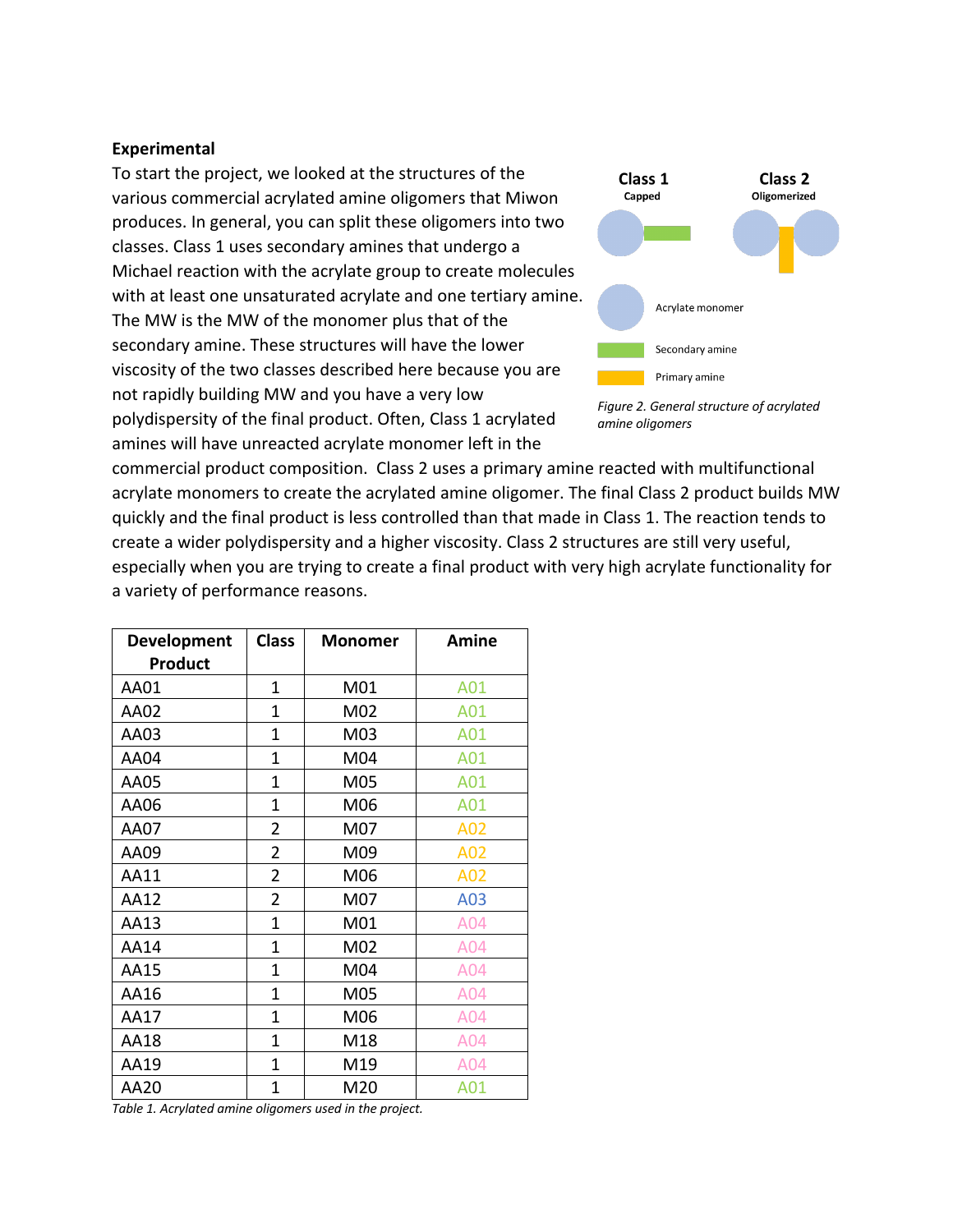AA01 through AA20 were all made using commercially practiced reaction schemes to produce the acrylated amine oligomers. All products have the same stabilizer system to eliminate differences between products related to stabilization. Because of this, AA08 and AA09 gelled before being used in the study and were excluded. The table generally describes the monomer (M) and the amine (A) used to construct the products. Structure property relationships will be examined as we move through the project results.



*Figure 3. Log viscosity of neat acrylated amine oligomers*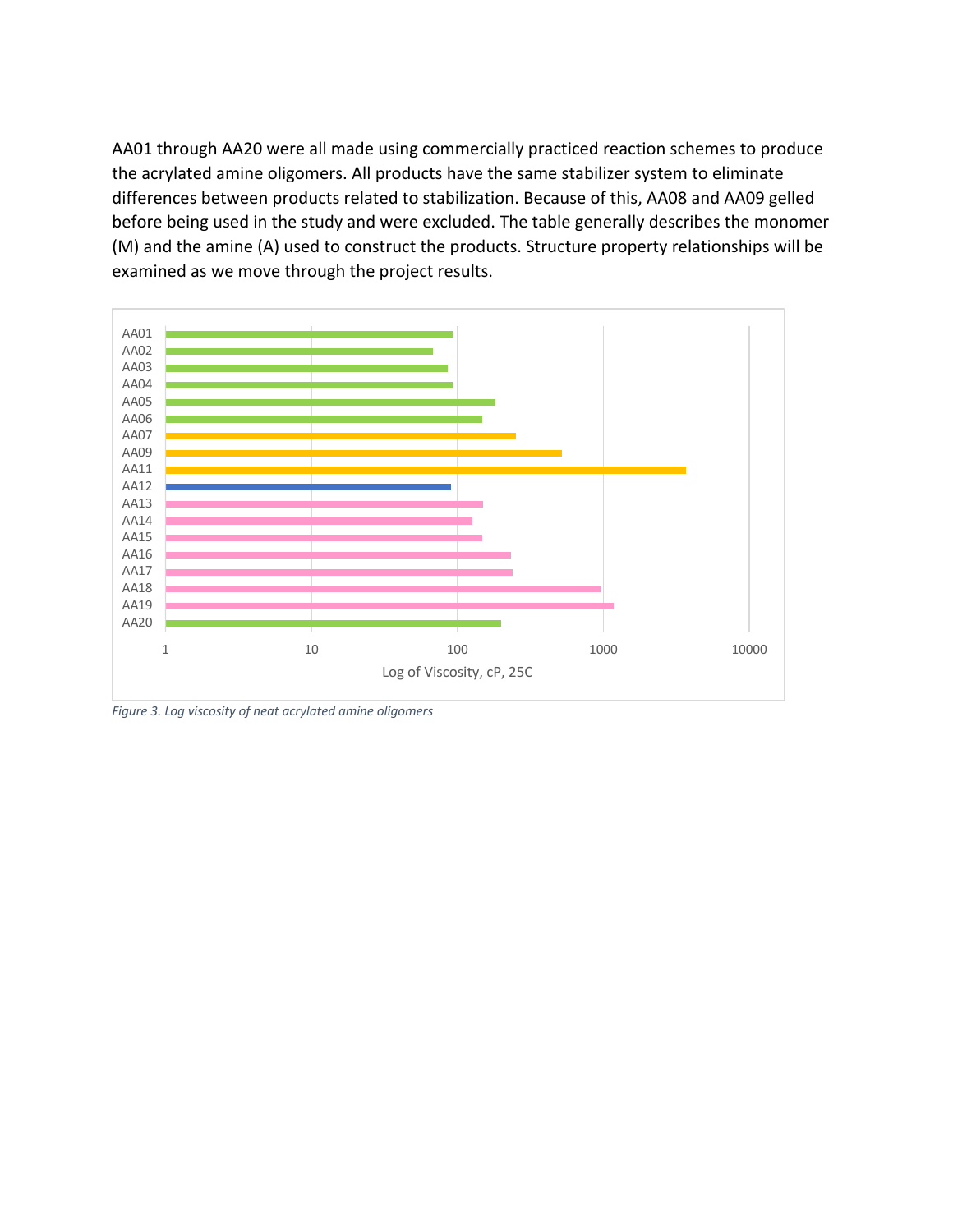

*Figure 4. Measured amine values of the neat acrylated amine oligomers*

The UV LED source for the project was a Phoseon FireJet™ FJ200. The lamp was an air-cooled light array with a peak irradiance of 12W/cm, centered on 385 nm (Phoseon Technology, 2020). The lamp was paired with a variable speed belt and set to a distance of 1 cm from the surface. For this project, the lamp was set to 100% output and not varied. Energy delivered to the formulations was varied by changing the line speed.

To test these products in a meaningful manner, we developed a general coating formulation that utilized a high percentage of acrylated amine oligomer to see differences in the structures. The initial formulation work was done using AA02 as the acrylated amine. Through the formulation development we found out a few key elements. The acrylated amine oligomer, trifunctional urethane acrylate diluted with EO TMPTA (PU3600E), and EO HDDA (M202) percentages were set and the TPO (triphenyl phosphine oxide) level evaluated in a ladder study to find the necessary level. The formulation did not cure with less than 6% of TPO in it and maxed out the performance benefit at 8%. With this information, we settled on the 8% loading. To try to increase the surface cure of the formulation, we added 1, 2, then 3% of benzophenone to the formulation with 8% TPO already in it. The 1% benzophenone unexpectedly boosted the line cure speed by 20%! The benzophenone is not absorbing the energy emitted by the UV LED, but it may be excited by the TPO-generated free radicals and accelerating the curing process. Two (2%) and 3% addition did not further increase the line cure speed so we settled on 1% addition in the formulation below.

| %    | Component                | <b>Supplier</b> | <b>Purpose</b>                                   |
|------|--------------------------|-----------------|--------------------------------------------------|
| 50.0 | Acrylated amine oligomer | Miwon           |                                                  |
| 30.0 | <b>PU3600E</b>           | Miwon           | Trifunctional UA with good coating properties    |
| 11.0 | M202                     | Miwon           | EO HDDA monomer to reduce viscosity              |
| 8.0  | TPO                      | PLI             | Type I PI with absorption to match UV LED output |
| 1.0  | Benzophenone             | PLI             | Type II PI to enhance cure speed                 |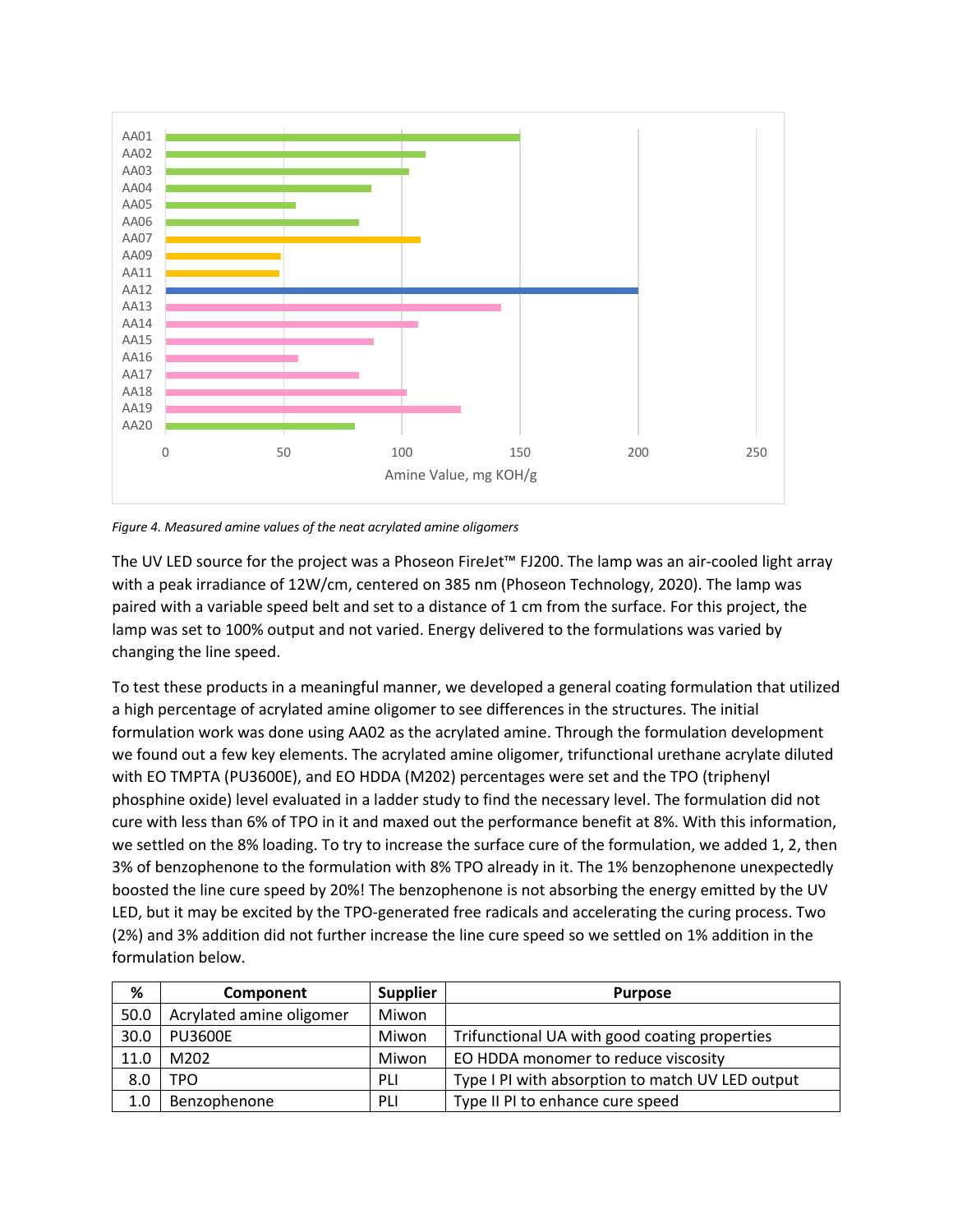*Table 2. Final formulation used to test the experimental products.*



*Figure 5. Log of formulation viscosities at 25C.*

To understand the effect of the various acrylated amine oligomers, an AA00 formulation was made where the 50.0% of acrylated amine was replaced with EO TMPTA (M3130). The AA00 gives a formulation with no tertiary amine functionality and shows the real effect of the chemistry change.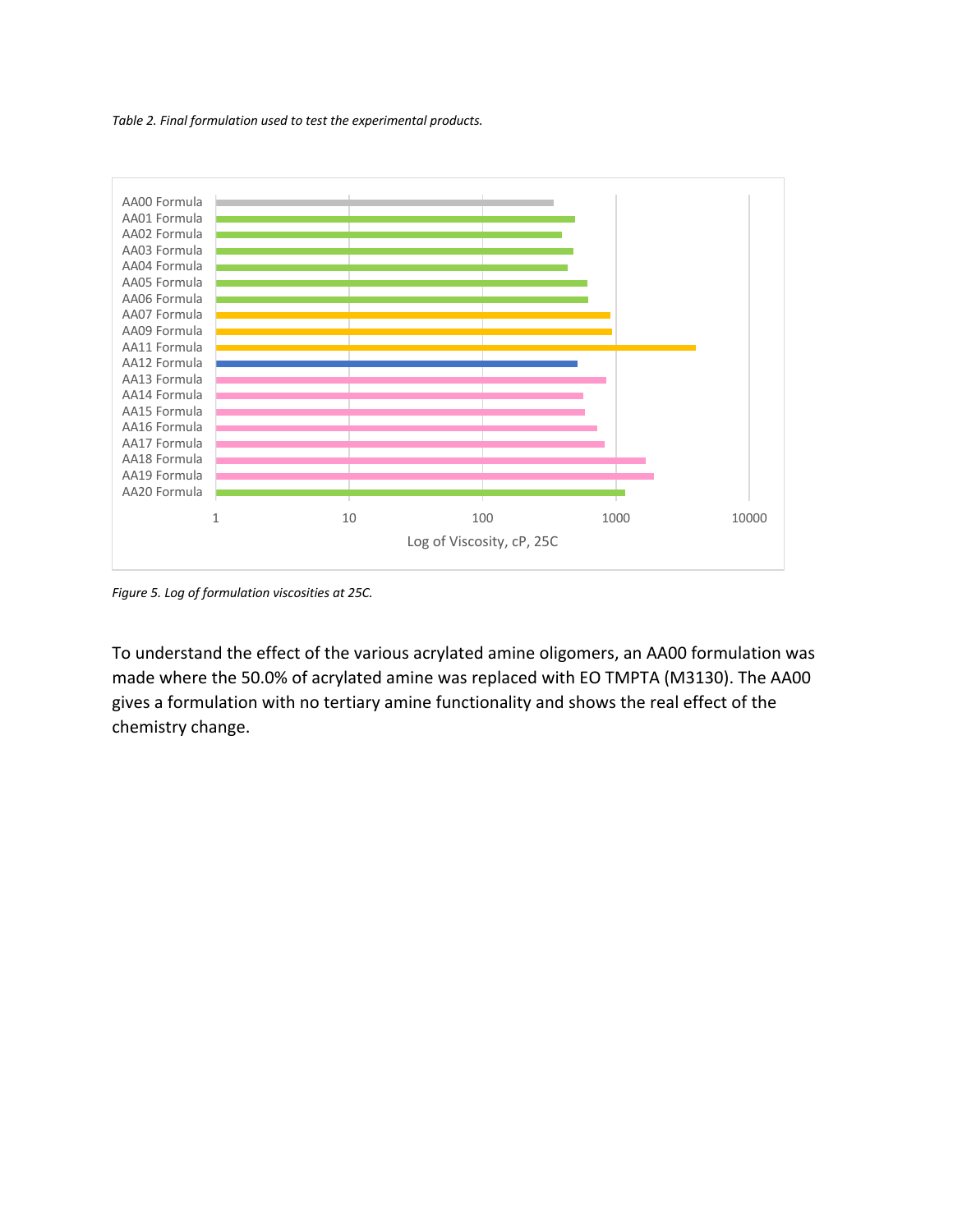

*Figure 6. Line cure speed for the formulations.*

One of the main focuses of the project was to achieve commercially viable curing line speeds with the acrylated amine oligomer chemistry. The coatings were applied to Lenetta cards using a #5 wire wound rod for a nominal thickness of 0.5 mils. Surface cure speed was judged by the combination of fingernail scratch and rub resistance by the same trained chemist. The AA00 formulation, without any tertiary amine, was not able to achieve a smear free surface cured state. The other formulations were fully smudge free at the line speeds depicted in Figure 6. There are interesting structure property relationships buried in this first set of formulation data. The AA12 formulation has an acrylated amine oligomer with a high amine value. But the final cure speed is one of the lower cure speeds seen in this study. The extra tertiary amine in the formulation apparently was not participating in accelerating the surface cure and actually led to issues that will be discussed in the color change section. The Case 1 oligomers, which generally have a lower number of acrylate groups per molecule, showed cure speed approximately the same as the Case 2 oligomers with higher acrylate functionality. The Case 1 oligomers (represented in the green and pink bars in Figure 6) have a higher amount of tertiary amine value per molecule. This shows that the amine value has a positive effect on increasing the surface cure in this formulation that has a small amount of Norrish Type II PI and cured with a UV LED source.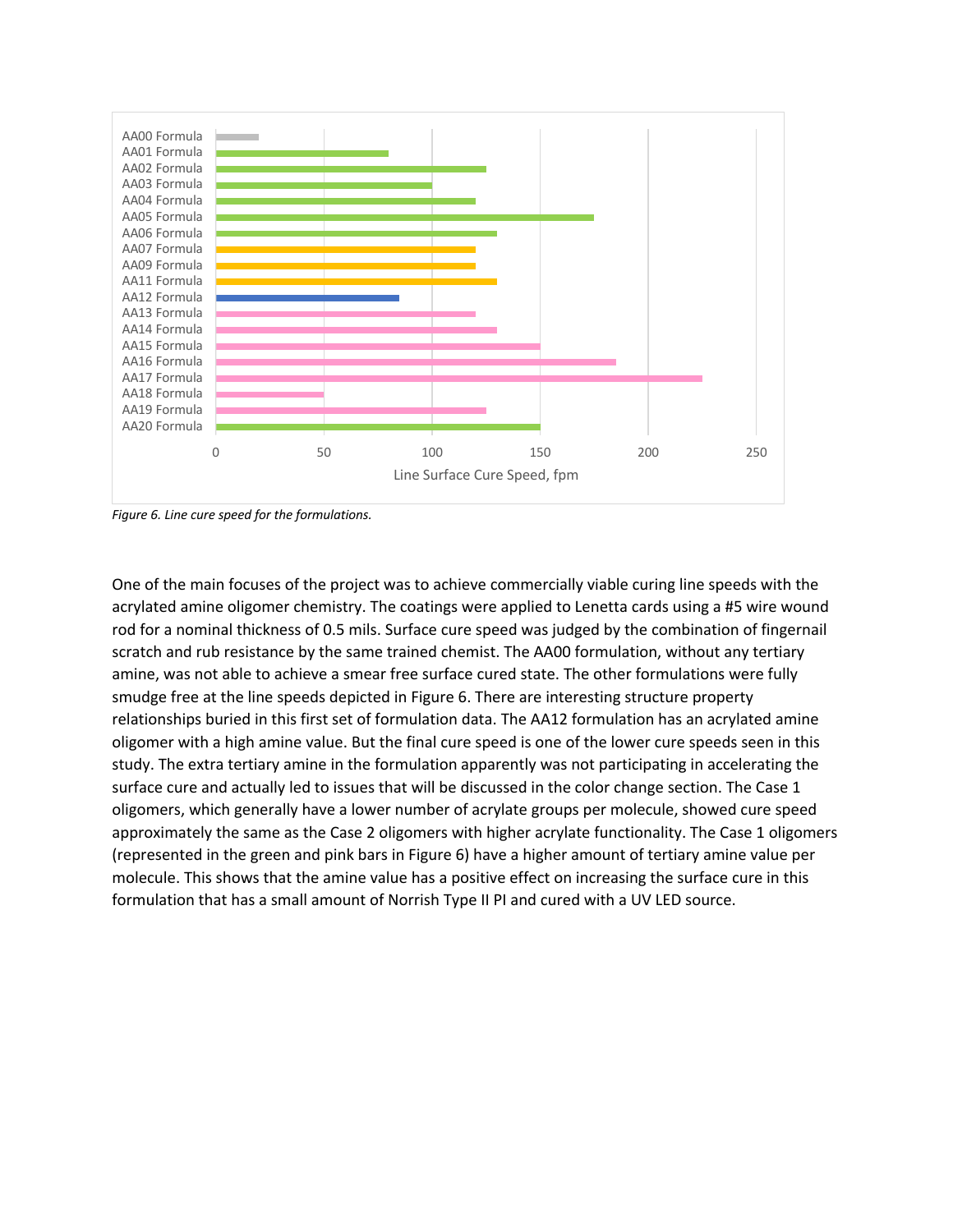

*Figure 7. Solvent resistance of formulations*

Figure 7 shows the solvent resistance of the various formulations cured at the highest cure speed from Figure 6. The MEK or acetone-soaked cheesecloth was rubbed on the surface with a 1 kg hammer and stopped when breakthrough of the coating could be observed. A water resistance test was also performed that used the same method, but all formulations exceeded 200 double rubs. A more in-depth test for the next level would look at a water soak test to understand the change in properties over time. Before analyzing it is important to note that the AA00 formulation never fully surface cured but had very good bulk solvent resistance. That means that the AA00 formulation, though showing good solvent resistance, is not a viable commercial coating that can be cured on a UV LED.

The crosslink density of the overall system was the key aspect for predicting the MEK and acetone solvent resistance of the formulations. As the MW of the Case 1 acrylated amine oligomers increased from AA01 through AA05, the solvent resistance dropped considerably. The same trend was repeated in the AA13 to AA16 series, even though the modifying amines were different backbones with varying degrees of hydrophobicity. The high acrylate functionality formulations of AA06, AA13, AA14, AA18, and AA20 all had excellent solvent resistance. On the flipside of that, the Case 2 acrylate amine oligomers only had mediocre solvent resistance despite having high acrylate functionality. That functionality is on higher MW backbones and thus the overall density is lower than the high functionality Case 1 oligomers. And that crosslink density difference is well exhibited in the solvent resistance testing.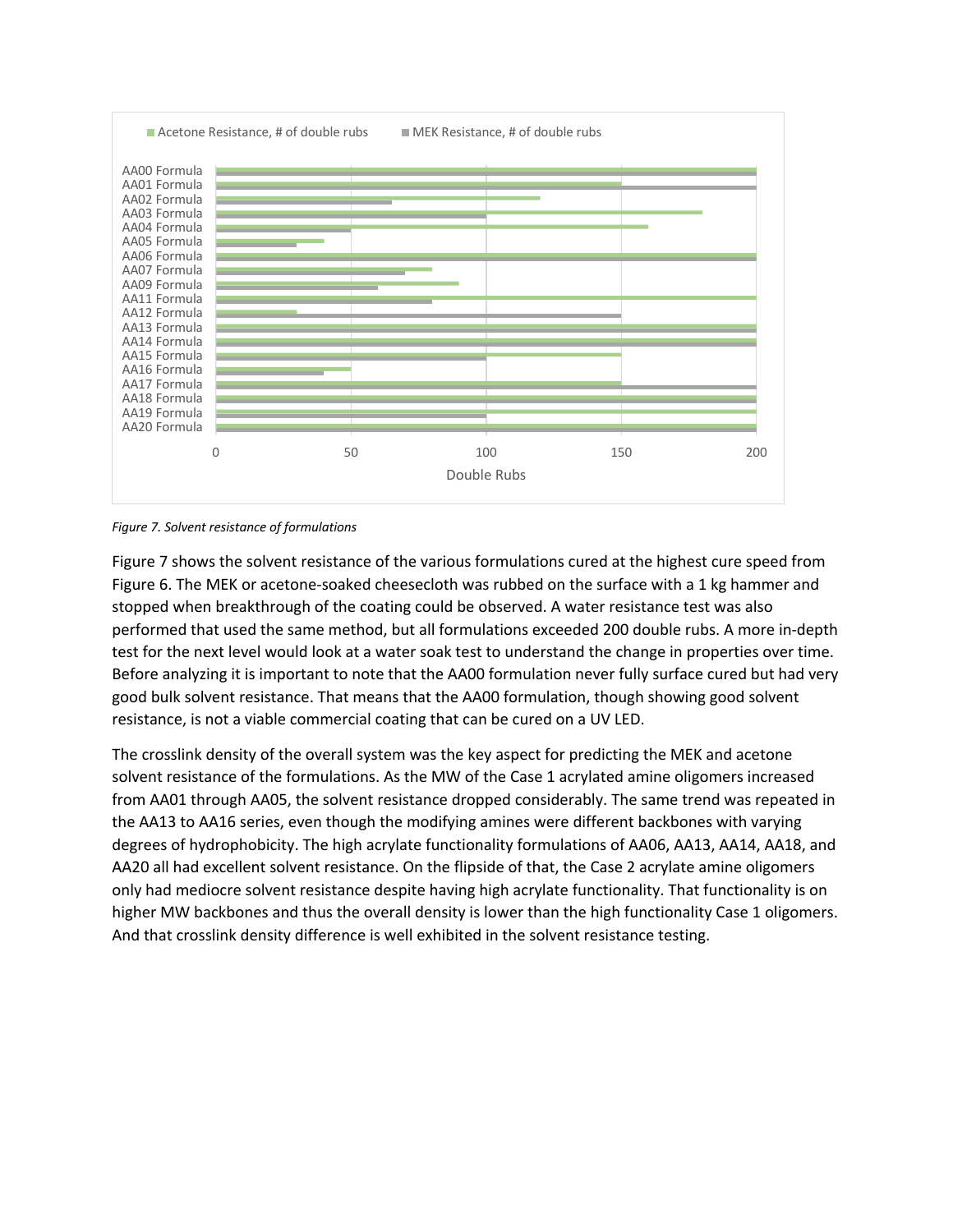

*Figure 8. Delta E after UV curing and heat aging*

Historically one of the biggest issues with using acrylated amine oligomers in clear coatings was the color development of the coating after UV cure and more color development as the coating aged on the substrate. In order for this chemistry to be viable in the applications where UV LED curing sources are, it needs to exhibit low yellowing after UV cure and low yellowing upon aging. Coatings 0.5 mil thick were applied to Lenetta cards and the L\*a\*b color of the coating measured by a BYK Gardner spectro2guide, d/8 spectrophotometer with the D65/10 illuminant and d:8° measuring geometry. The coatings were then cured at the maximum surface cure speed in Figure 6 and the color measured. The calculated Delta-E is represented in Figure 8 by the solid bars. The UV cured coatings were then subjected to 336 hours of 60 °C heat aging, the L\*a\*b color measured, and the Delta-E calculated. The Delta-E of the Lenetta card during heat aging was subtracted from the final Delta-E. The patterned bars represent the Delta-E of each formulation after the heat aging. Taken together, they represent the Delta-E of the coating formulation from the liquid state through UV curing and heat aging. The human eye can see a Delta-E of more than 1, though that is just a general rule of thumb and dependent on the colors involved.

In general, the acrylate amine oligomers built with A01 and A02 amines showed low Delta-E from the liquid state through UV curing. The change would be barely perceptible by the human eye. A significant portion of that increase is likely due to yellowness from the TPO during the curing process. In this study we did not work to de-couple that color change because the TPO was seen as a critical formulation component and not able to be removed. The acrylated amine oligomers built from A04 showed more Delta-E after UV curing.

The biggest differences between the different amines could be seen after the 336 hour heat aging at 60 °C. The AA12 formulation, which used A03 amine, had a very dramatic color increase that could easily be seen by the human eye. This acrylate amine had the highest amine value of all compositions and that was the main contributor to the change, especially after heat aging. Unfortunately, the A04-based